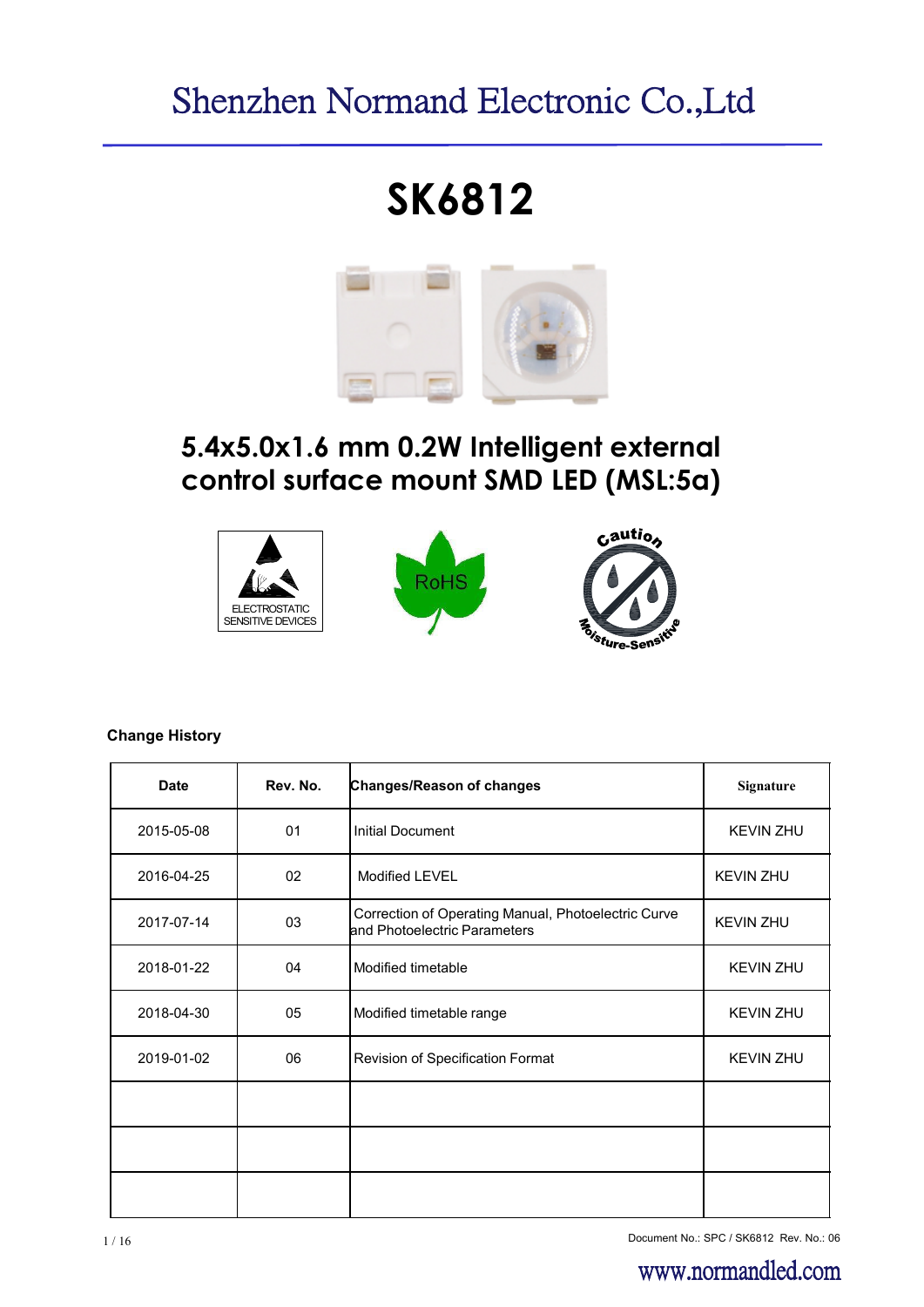# **CONTENTS**

| 2         |
|-----------|
| $3 \cdot$ |
| 4、        |
| $5 \cdot$ |
| 6、        |
|           |
| $8 \cdot$ |
|           |
|           |
|           |
|           |
|           |
|           |
|           |
|           |
|           |
|           |
|           |
|           |

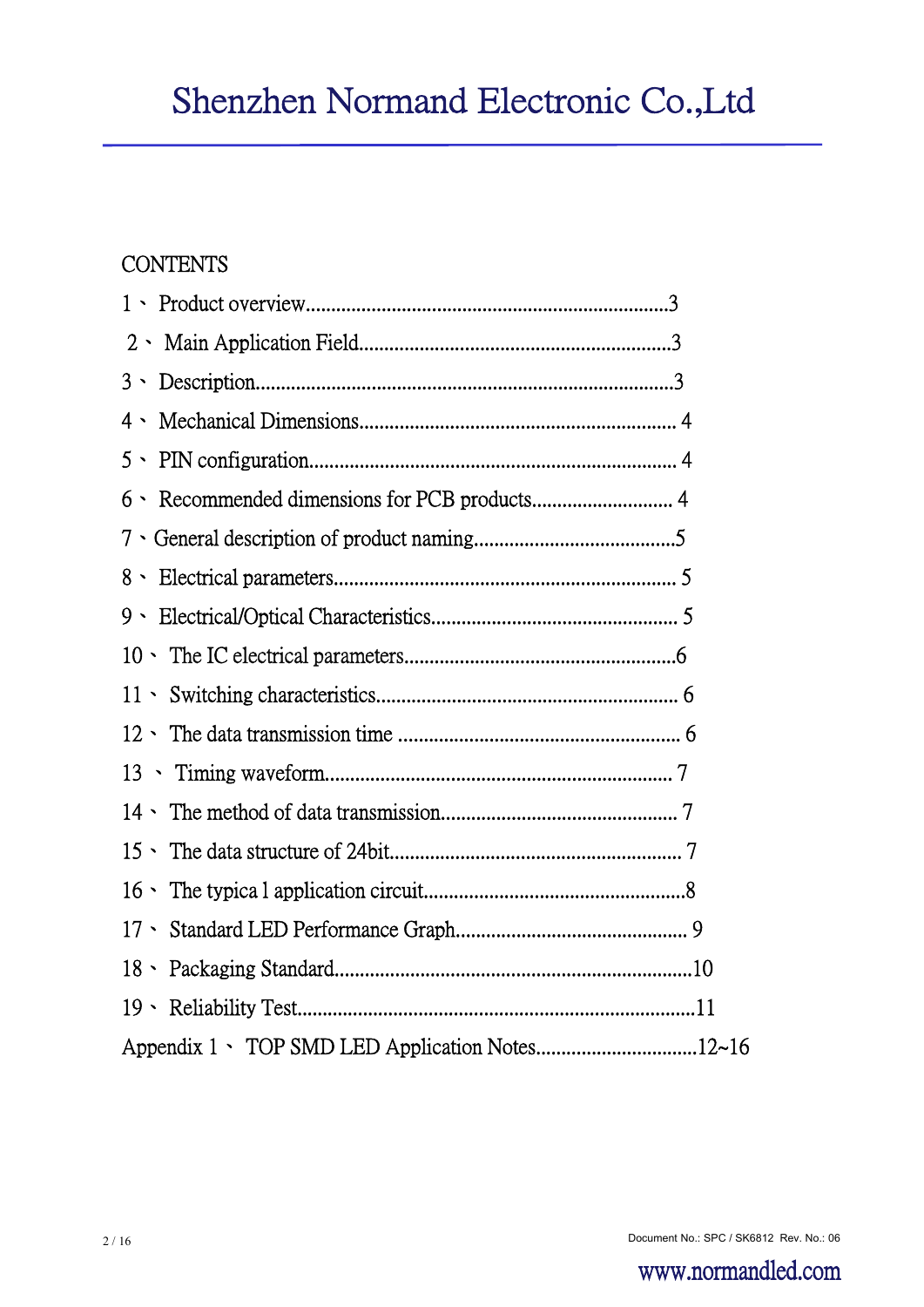#### **1. Product Overview :**

**SK6812 is a smart LED control circuit and light emitting circuit in one controlled LED source, which has the shape of a 5050 LED chip. Each lighting element is a pixel, and the intensities of the pixels are contained within the intelligent digital interface input. The output is driven by patented PWM technology, which effectively guarantees high consistency of the color of the pixels. The control circuit consists of a signal shaping amplification circuit, a built-in constant current circuit, and a high precision RC oscillator.**

**The data protocol being used is unipolar NRZ communication mode. The 24-bit data is transmitted from the controller to DIN of the first element, and if it is accepted it is extracted pixel to pixel. After an internal data latch, the remaining data is passed through the internal amplification circuit and sent out on the DO port to the remaining pixels. The pixel is reset after the end of DIN. Using automatic shaping forwarding technology makes the number of cascaded pixels without signal transmission only limited by signal transmission speed.**

**The LED has a low driving voltage (which allows for environmental protection and energy saving), high brightness, scattering angle, good consistency, low power, and long life. The control circuit is integrated in the LED above.**

#### 2. **Main Application Field:**

● Full color LED string light, LED full color module, LED super hard and soft lights, LED quardrail tube, **LED appearance / scene lighting**

● **LED point light, LED pixel screen, LED shaped screen, a variety of electronic products, electrical equipment etc..**

#### 3. **Description:**

● **Top SMD internal integrated high quality external control line serial cascade constant current IC;** 

● control circuit and the RGB chip in SMD 5050 components, to form a complete control of pixel, color **mixing uniformity and consistency;**

●**built-in data shaping circuit, a pixel signal is received after wave shaping and output waveform distortion will not guarantee a line;**

- ●**The built-in power on reset and reset circuit, the power does not work;**
- ●**gray level adjusting circuit (256 level gray scale adjustable);**
- red drive special treatment, color balance;
- **line data transmission;**
- **plastic forward strengthening technology, the transmission distance between two points over 10M;**
- ●**Using a typical data transmission frequency of 800 Kbps, when the refresh rate of 30 frames per sec**

Document No.: SPC / SK6812 Rev. No.: 06 3 / 16

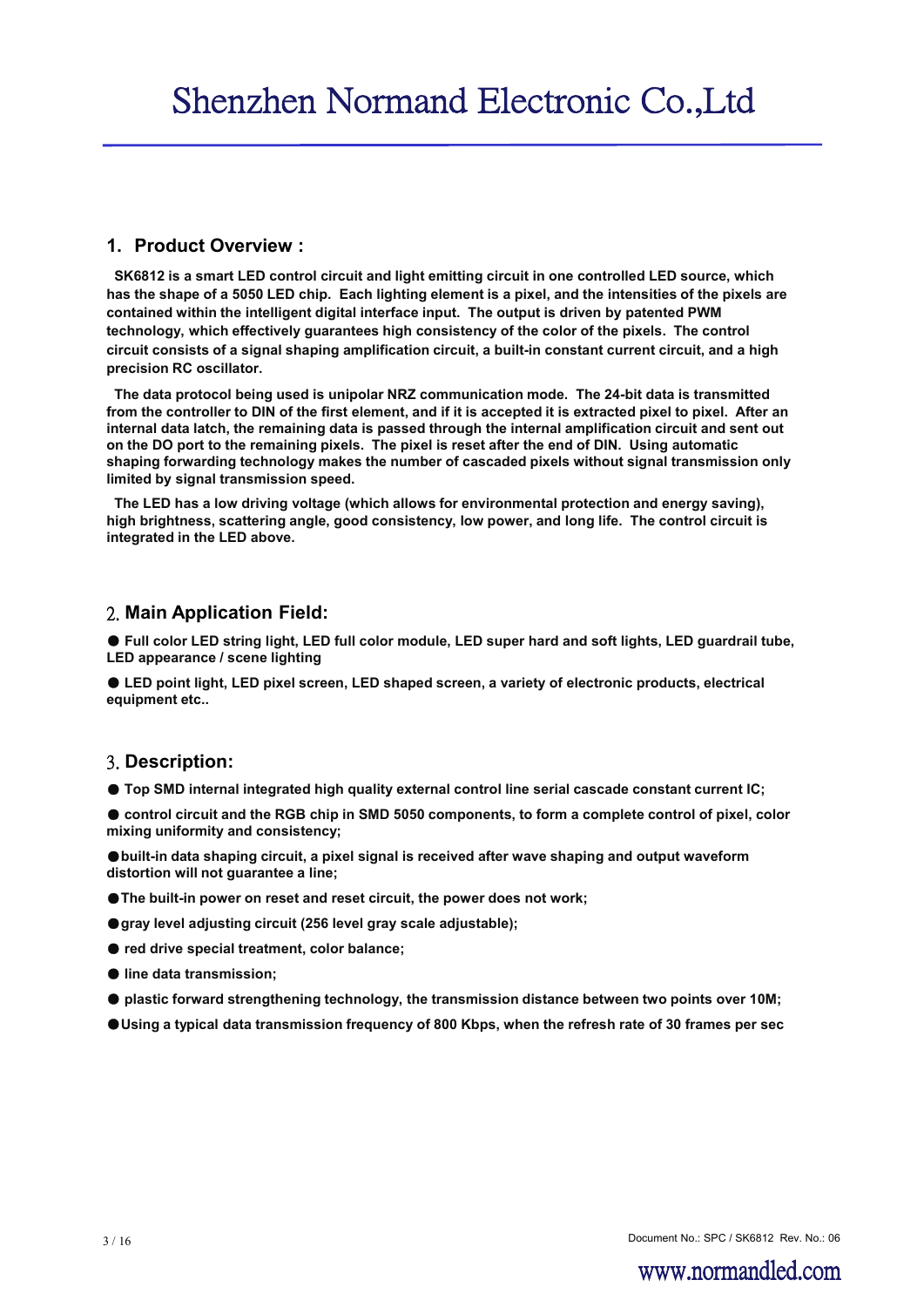





Notes:

1. All dimensions are in millimeters.

2. Tolerance is ±0.1mm unless otherwise noted

# **5.** PIN configuration

| NO. | <b>Symbol</b> | <b>Function description</b> |
|-----|---------------|-----------------------------|
|     | VDD           | Power supply LED            |
|     | <b>DOUT</b>   | Control data signal output  |
| 3   | VSS           | Ground                      |
| 4   | DIN           | Control data signal input   |

**6.** Recommended dimensions for PCB

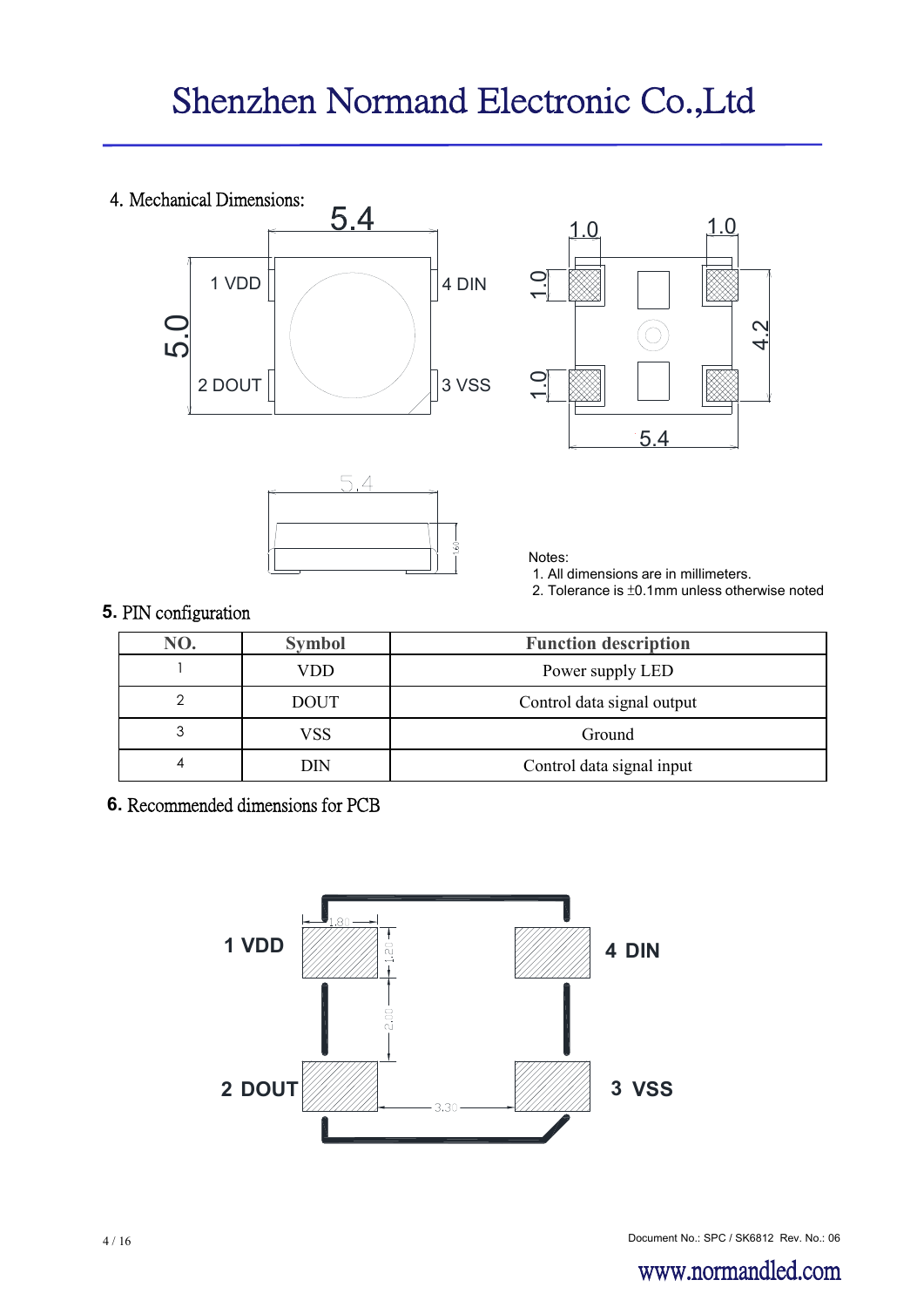# **7.** General description of product naming.



|                                                                                                          | $\left( 2\right)$                                     | (3)                                                          |                                                                                   |
|----------------------------------------------------------------------------------------------------------|-------------------------------------------------------|--------------------------------------------------------------|-----------------------------------------------------------------------------------|
| Series                                                                                                   | IC series and<br>current code                         | <b>PPA Surface Color</b>                                     | Packaging glue<br>color                                                           |
| The default is to<br>integrate the RGB<br>chip with the IC in<br>the<br>5.4x5.0x1.6mm<br>package outline | Refers to the 68<br>series IC 12MA<br>current version | <b>B: Black faceW:</b><br>White face, usually<br>not marked. | D: Represents<br>diffusion/grindingW:<br>It means<br>transparent, not<br>labeled. |

# **8.** Electrical parameters (Ta=25℃,VSS=0V) :

| Parameter            | Symbol                      | Range               | Unit |
|----------------------|-----------------------------|---------------------|------|
| Power supply voltage | VDD                         | $+3.5$ $-$ +5.5     | V    |
| Logic input voltage  | $\mathsf{V}_{\mathsf{IN}}$  | $-0.5 \sim$ VDD+0.5 |      |
| Working temperature  | Topt                        | $-40$ $-+85$        | °C   |
| Storage temperature  | Tstg                        | $-50$ $-+150$       | °C   |
| ESD pressure(HBM)    | $\mathsf{V}_{\mathsf{ESD}}$ | >4K                 | V    |
| ESD pressure(DM)     | $\mathsf{V}_{\mathsf{ESD}}$ | 200                 |      |

# **9.** Electrical/Optical Characteristics:

| Color | SK6812 12mA                |                |                   |  |  |
|-------|----------------------------|----------------|-------------------|--|--|
|       | Dominate<br>Wavelength(nm) | Luminance(mcd) | luminous flux(Im) |  |  |
| Red   | 620-630                    | 400-700        | $1.0 - 2.0$       |  |  |
| Green | 520-535                    | 1000-1500      | $3.0 - 4.0$       |  |  |
| Blue  | 460-475                    | 200-400        | $0.5 - 1.0$       |  |  |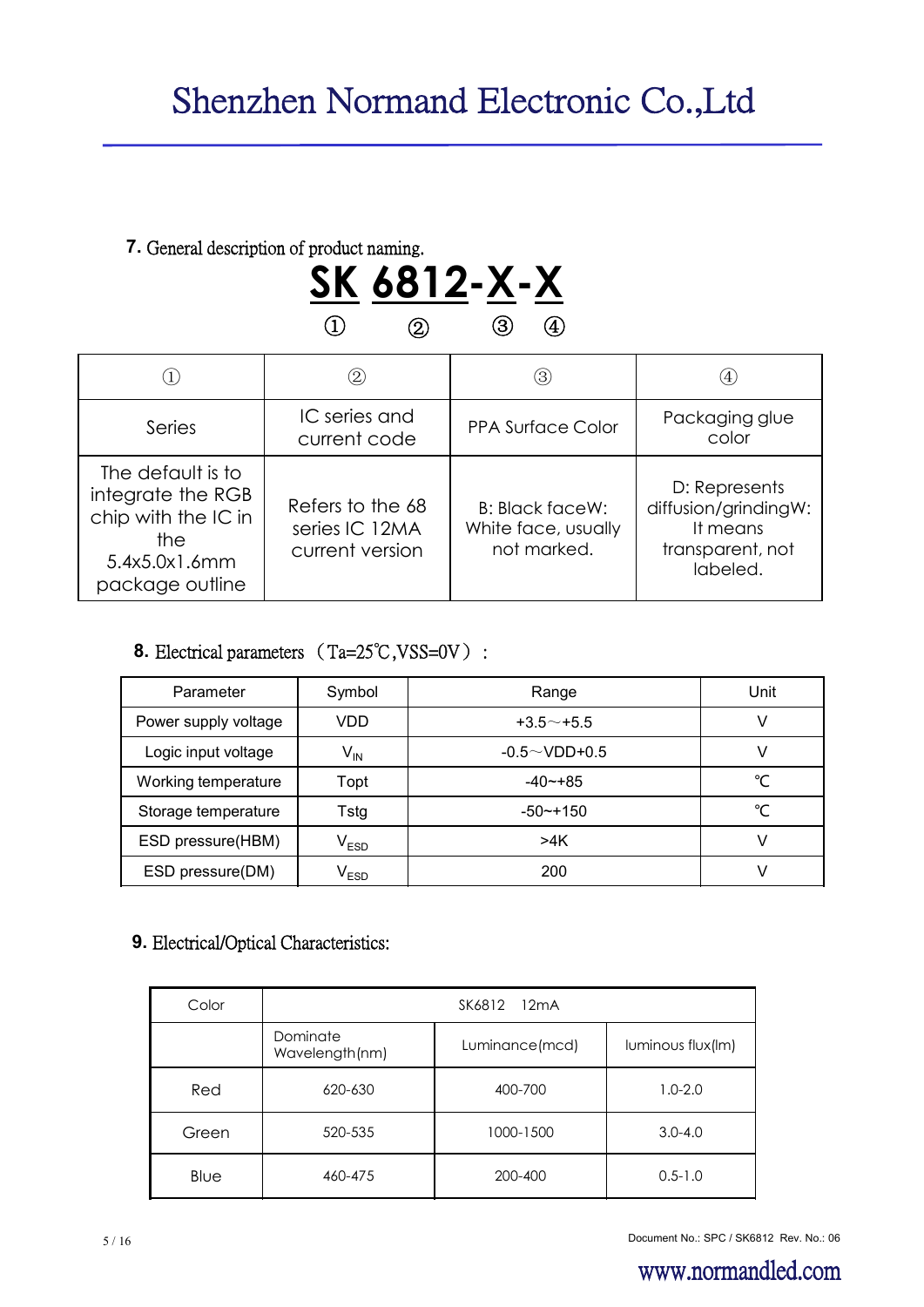# **10.** The IC electrical parameters (unless otherwise specified, TA=-20 ~ +70 °C, VDD=4.5 ~ 5.5V, VSS=0V):

| Parmeter                    | Symbol      | Min           | <b>Typical</b> | Max                  | Unit   | Test conditions |
|-----------------------------|-------------|---------------|----------------|----------------------|--------|-----------------|
| The chip<br>supply voltage  | <b>VDD</b>  |               | 5.2            |                      | $\vee$ |                 |
| The signal                  | VIH         | $0.7*$<br>VDD |                |                      | V      |                 |
| input flip<br>threshold     | VIL         |               |                | $0.3*V$<br><b>DD</b> | V      | $VDD=5.0V$      |
| The frequency<br>of PWM     | <b>FPWM</b> |               | 1.2            |                      | KHZ    |                 |
| Static power<br>consumption | <b>IDD</b>  |               |                |                      | mA     |                 |

# **11.** Switching characteristics(VCC=5V Ta=25 ℃):

| Parameter                         | Symbol      | Min | <b>Typical</b> | Max | Unit | Test conditions                   |
|-----------------------------------|-------------|-----|----------------|-----|------|-----------------------------------|
| The speed of data<br>transmission | fDIN        |     | 800            |     | KHZ  | The duty ratio of 67%<br>(data 1) |
| <b>DOUT</b> transmission          | <b>TPLH</b> |     |                | 500 | ns   |                                   |
| delay                             | <b>TPHL</b> |     |                | 500 | ns   | <b>DIN→DOUT</b>                   |
| <b>IOUT Rise/Drop</b>             | Tr          |     | 100            |     | ns   | $VDS=1.5$                         |
| Time                              | Tf          |     | 100            |     | ns   | $IOUI=13mA$                       |



# **12.** The data transmission time (TH+TL=1.25µs±600ns):

|                  | <b>Name</b>                   | Min. | <b>Standard</b><br>value | Max.       | Unit    |
|------------------|-------------------------------|------|--------------------------|------------|---------|
| T                | Code period                   | 1.20 | --                       |            | μs      |
| <b>T0H</b>       | 0 code, high level time       | 0.2  | 0.32                     | 0.4        | $\mu s$ |
| <b>TOL</b>       | 0 code, low level time        | 0.8  | --                       |            | μs      |
| T <sub>1</sub> H | 1 code, high level time       | 0.58 | 0.64                     | <b>1.0</b> | $\mu s$ |
| <b>T1L</b>       | code, low level time          | 0.2  | --                       |            | μs      |
| <b>Trst</b>      | Reset code, low level<br>time | > 80 |                          |            | μs      |

Document No.: SPC / SK6812 Rev. No.: 06 6 / 16

# www.normandled.com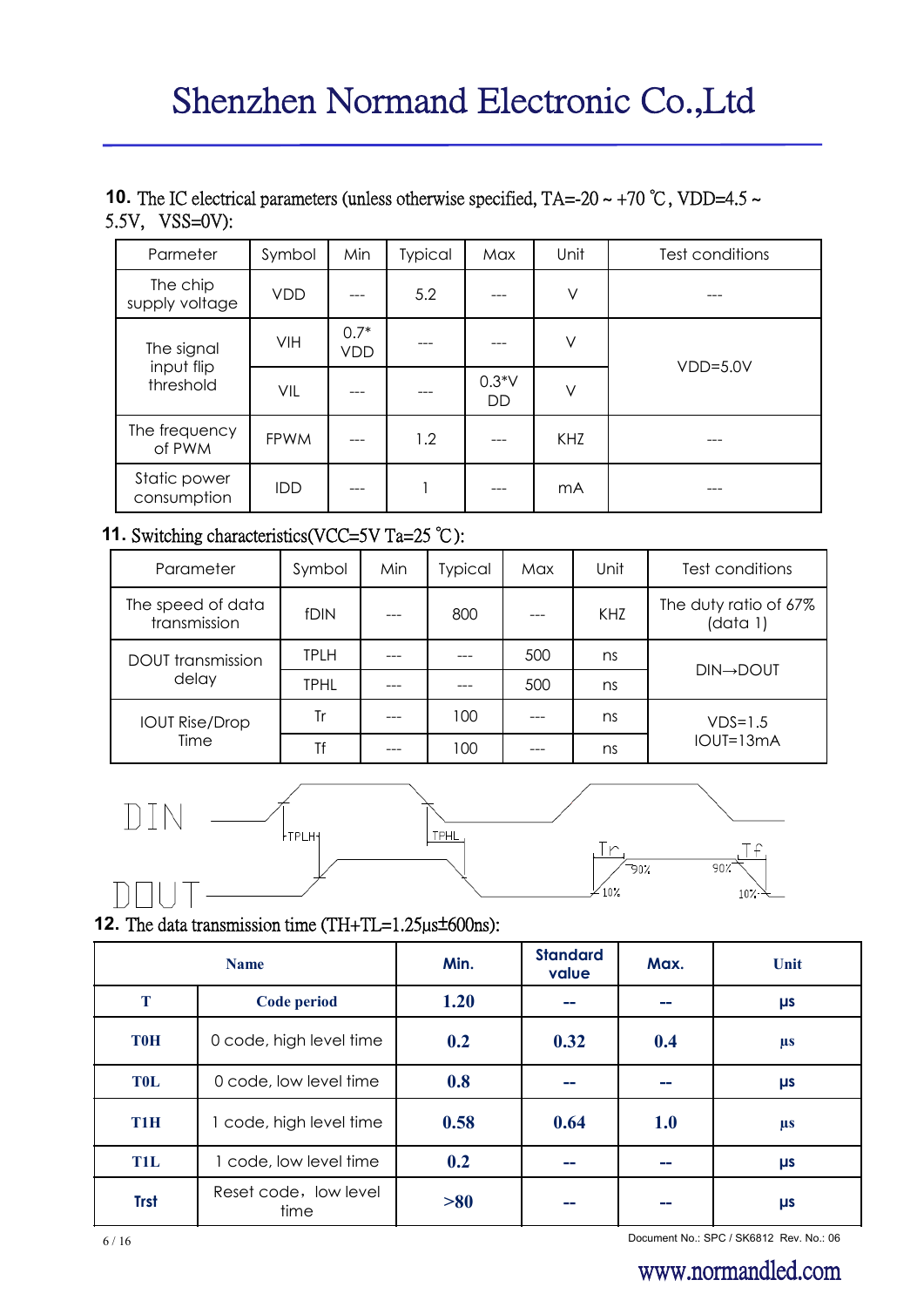# Shenzhen Normand Electronic Co.,Ltd

1. The protocol uses a unipolar zeroing code. Each symbol must have a low level. Each symbol in this protocol starts with a high level. The high time width determines the "0" or "1" code. .

2. When writing programs, the minimum symbol period is  $1.2 \mu$  s.

3. The high time of "0" code and "1" code should be in accordance with the stipulated range in the above table. The low time requirement of "0" code and "1" code is less than 20  $\mu$  s.



## **14.** The method of data transmission:



Note: the D1 sends data for MCU, D2, D3, D4 for data forwarding automatic shaping cascade circuit.



| G7   G6   G5   G4   G3   G2   G1   G0 <mark>  R7   R6   R5   R4</mark> |  |  |  |  |  |  |
|------------------------------------------------------------------------|--|--|--|--|--|--|
| R3 R2 R1 R0 B7 B6 B5 B4 B3 B2 B1 B0                                    |  |  |  |  |  |  |

Note: high starting, in order to send data (G7 - G6 - ...... ..B0)

Document No.: SPC / SK6812 Rev. No.: 06 7 / 16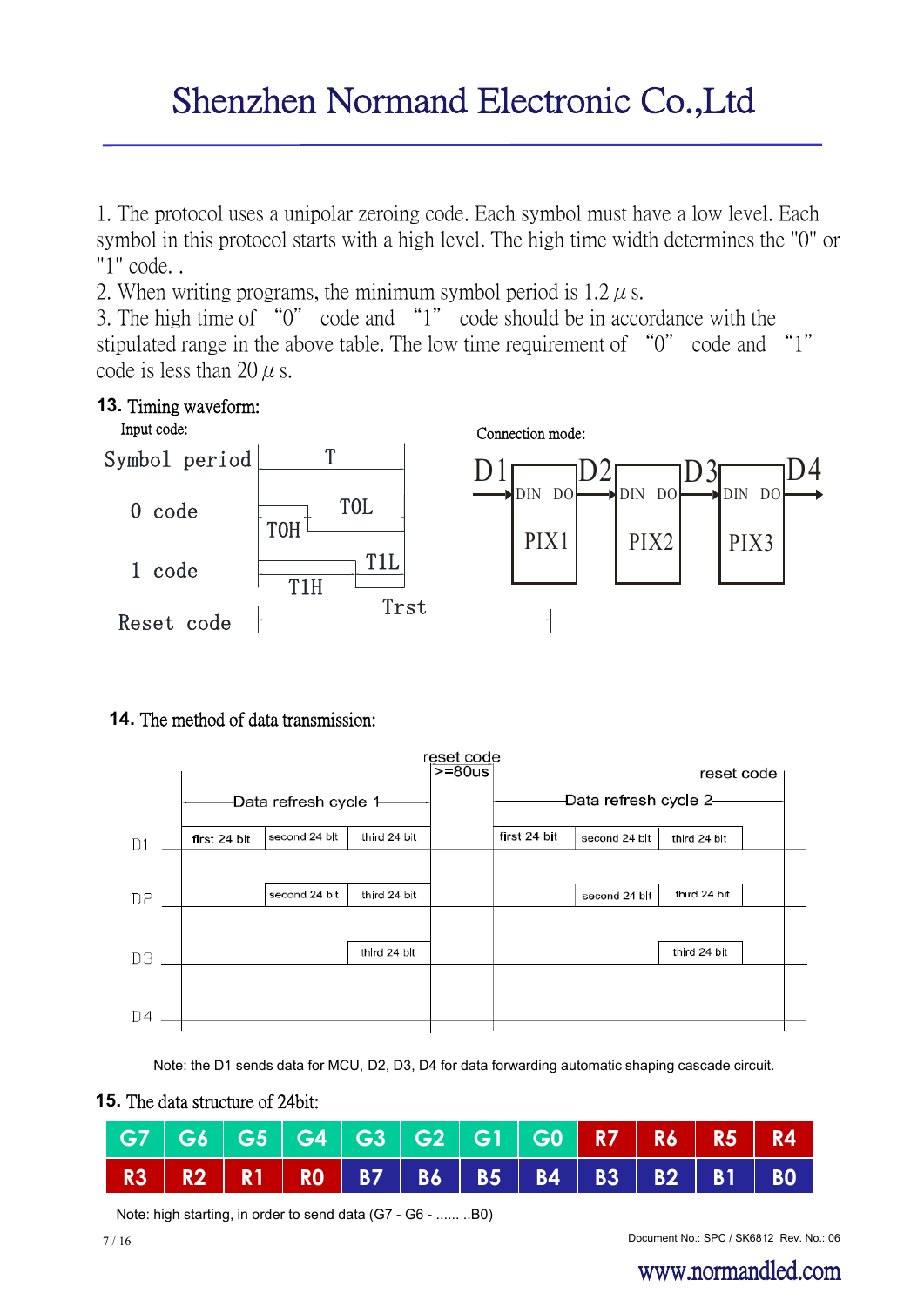# **16.** The typical application circuit:



In the practical application circuit, the signal input and output pins of the IC signal input and output pins should be connected to the signal input and output terminals. In addition, in order to make the IC chip is more stable, even the capacitance between beads is essential back;

Application: used for soft lamp strip or hard light, lamp beads transmission distance is short, suggested in signal in time the clock line input and output end of each connected in series protection resistors, R1=R0 of about 500 ohms.

Application: for module or general special-shaped products, lamp beads transmission distance is long, because of different wire and transmission distance, in the signal in time clock at both ends of the line on grounding protection resistance will be slightly different; to the actual use of fixed;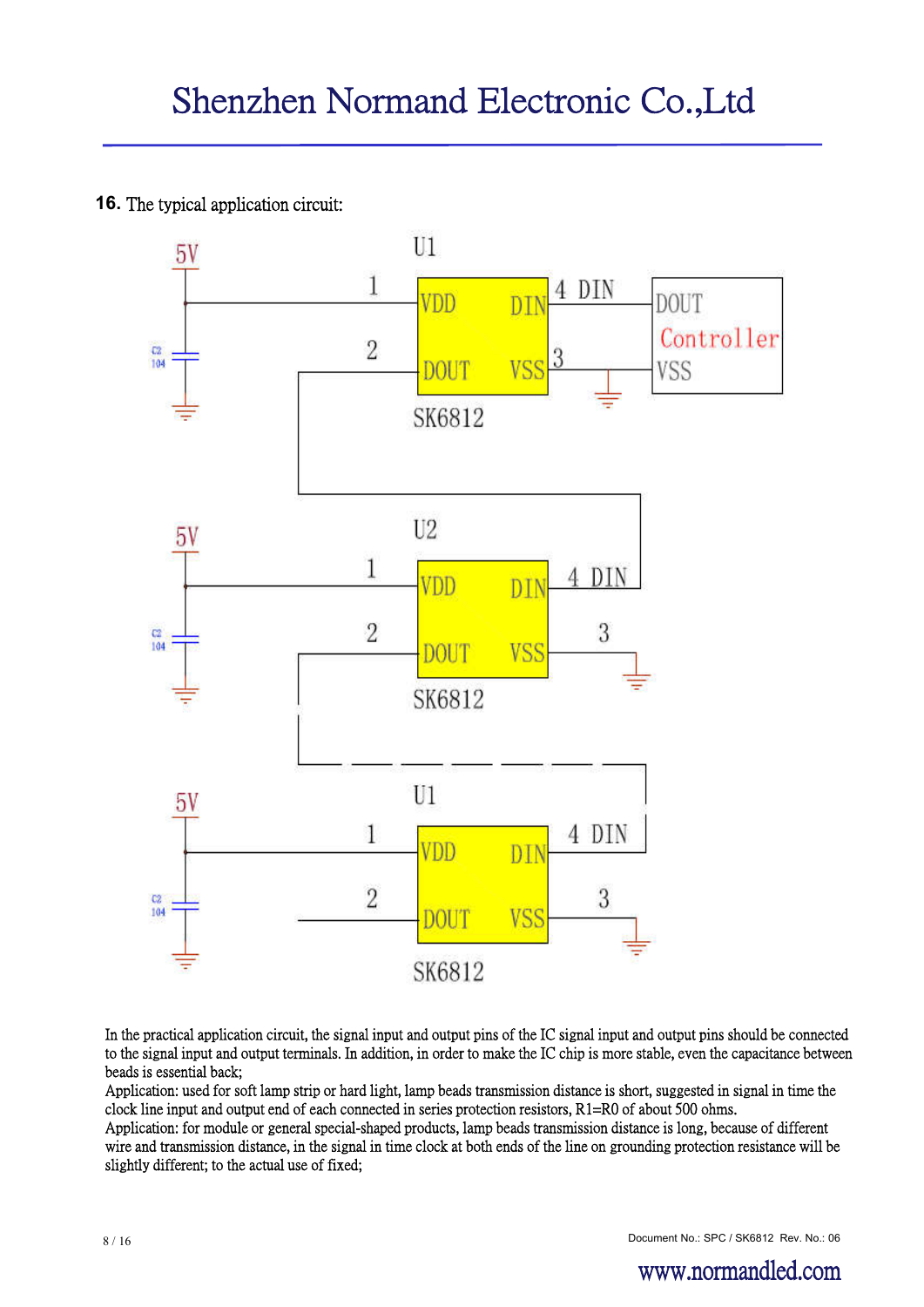# 17. Standard LED Performance Graph:



Radiation Angle

Thermal Pad Temperature vs. Relative Light Output

9 / 16 Document No.: SPC / SK6812 Rev. No.: 06

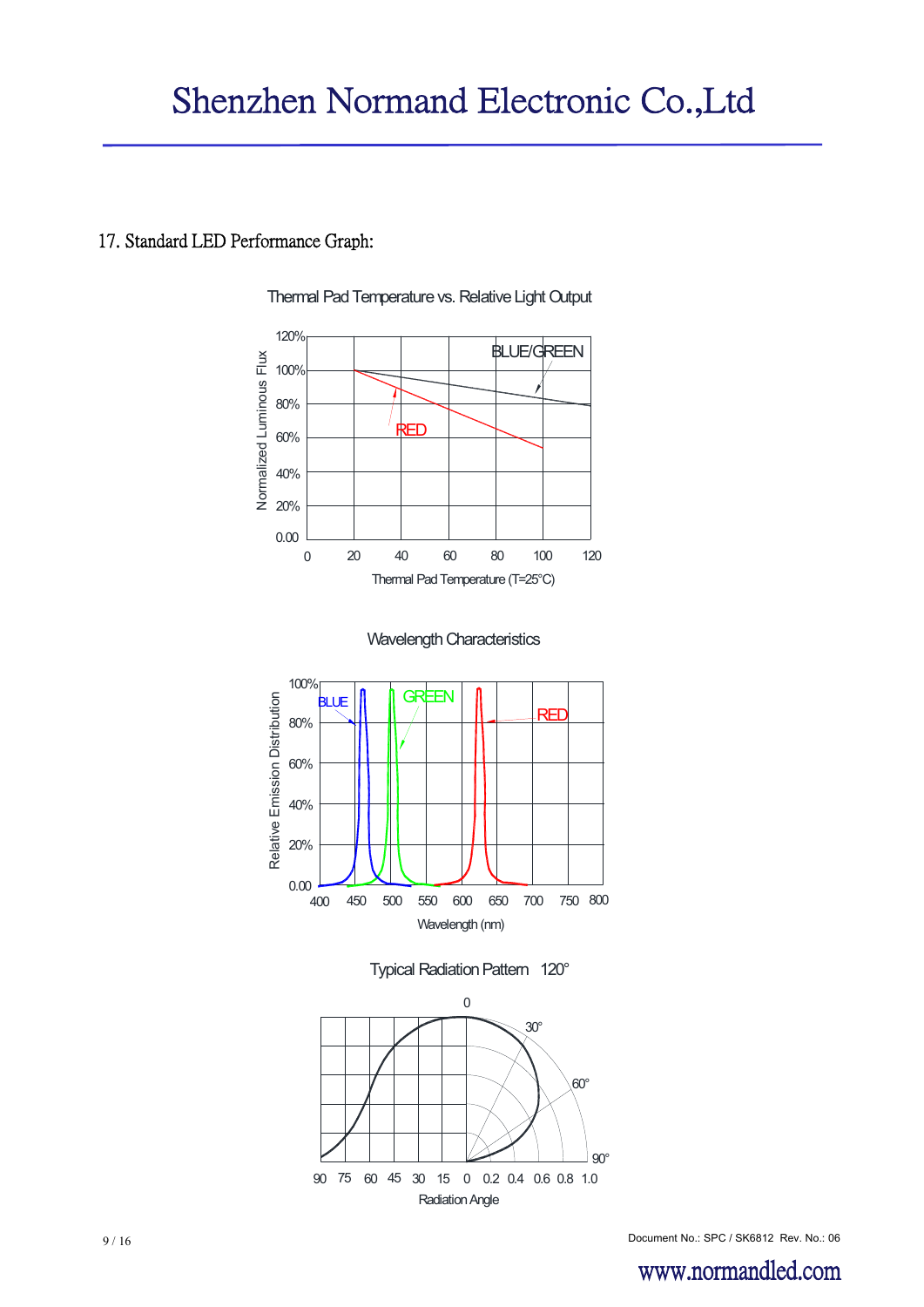18. Packaging Standard:



 **S K 6812**

The reel pack is applied in SMD LED. The LEDs are packed in cardboard boxes after packaging in normal or antielectrostatic bags. cardboard boxes will be used to protect the LEDs from mechanical shocks during transportation. The boxes are not water resistant and therefore must be kept away from water and moisture.

Document No.: SPC / SK6812 Rev. No.: 06

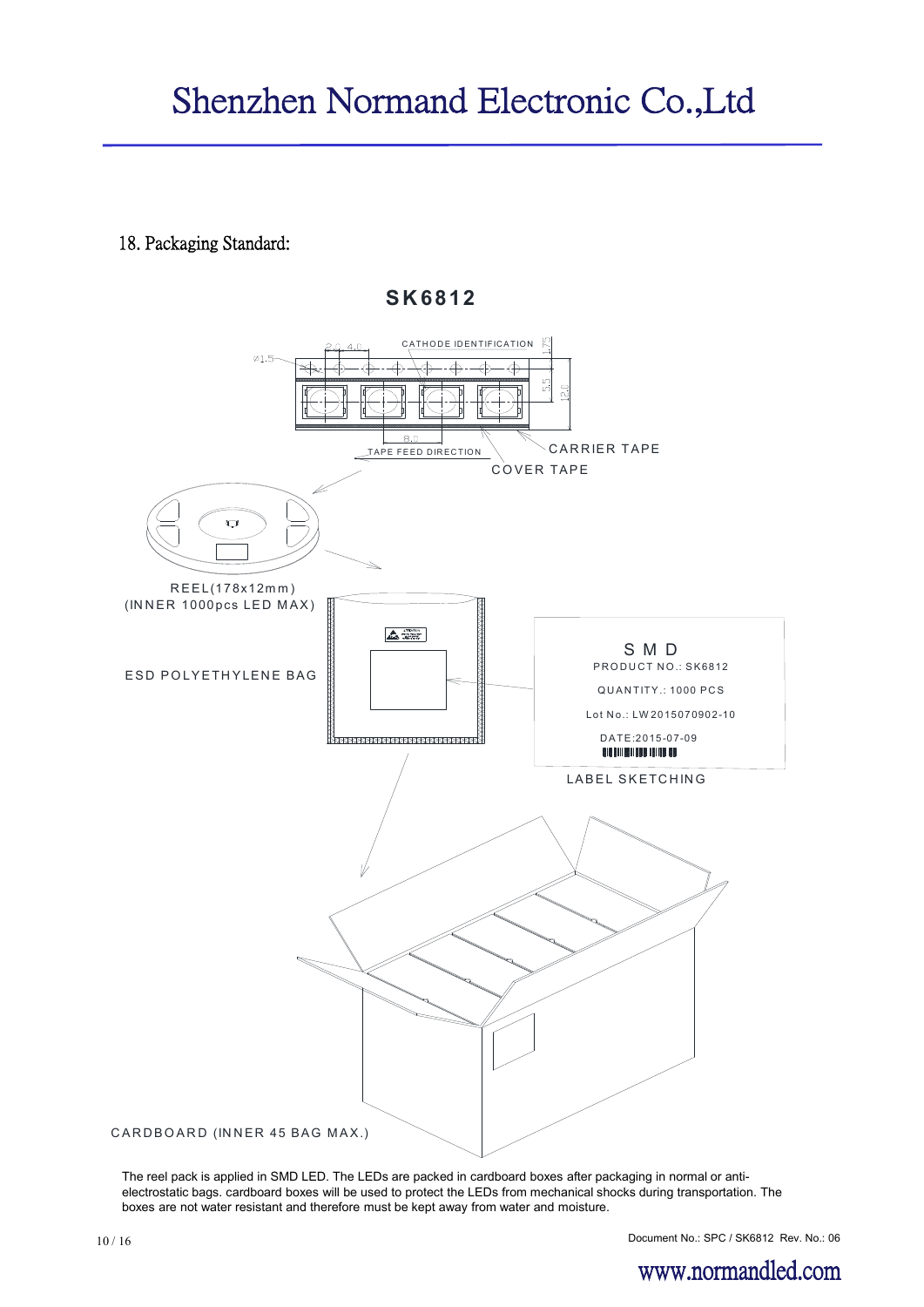# 19. Reliability Test :

| NO.            | Test item                                                  | <b>Test Conditions</b>                                                                                | Reference                       | Criterion |
|----------------|------------------------------------------------------------|-------------------------------------------------------------------------------------------------------|---------------------------------|-----------|
| $\mathbf{1}$   | <b>Thermal Shock</b>                                       | 100 $\pm$ 5° C ~ -40° C $\pm$<br>$5^\circ$ C<br>30min~30min 300 cycles                                | MIL-STD-202G                    | 0/22      |
| $\overline{2}$ | <b>High Temperature</b><br>Storage                         | $Tq = +100^{\circ}C$<br>$1000$ hrs                                                                    | <b>JEITA ED-4701</b><br>200 201 | 0/22      |
| 3              | Low Temperature<br>Storage                                 | Ta= $-40^{\circ}$ C<br>$1000$ hrs                                                                     | <b>JEITA ED-4701</b><br>200 202 | 0/22      |
| $\overline{4}$ | <b>High Temperature</b><br><b>High Humidity</b><br>Storage | Ta= $60^{\circ}$ C<br>RH=90% 1000hrs                                                                  | <b>JEITA ED-4701</b><br>100 103 | 0/22      |
| 5              | Temperature<br>Cycle                                       | $-55^{\circ}$ C ~ $25^{\circ}$ C ~ 100° C ~ $25^{\circ}$ C<br>30min~5min~30min~5mi<br>n<br>100 cycles | <b>JEITA ED-4701</b><br>100 105 | 0/22      |
| 6              | Resistance to<br>Soldering Heat                            | Tsld = $260^{\circ}$ C, 10sec. 3<br>times                                                             | <b>JEITA ED-4701</b><br>300 301 | 0/22      |
| 7              | Room temp Life<br>Test                                     | 25° C, IF: Typical<br>current, 1000hrs                                                                | JESD22-A<br>108D                | 0/22      |

# Criteria for Judging the Damage:

| <b>Item</b>                     |        | <b>Test Condition</b>     | Limit                               |     |  |
|---------------------------------|--------|---------------------------|-------------------------------------|-----|--|
|                                 | Symbol |                           | Min                                 | Max |  |
| Luminous<br>Intensity           | IV     | DC=5V, Typical<br>current | Init. Value*0.7                     |     |  |
| Resistance to<br>Soldering Heat | ---    | DC=5V, Typical<br>current | No dead lights or obvious<br>damage |     |  |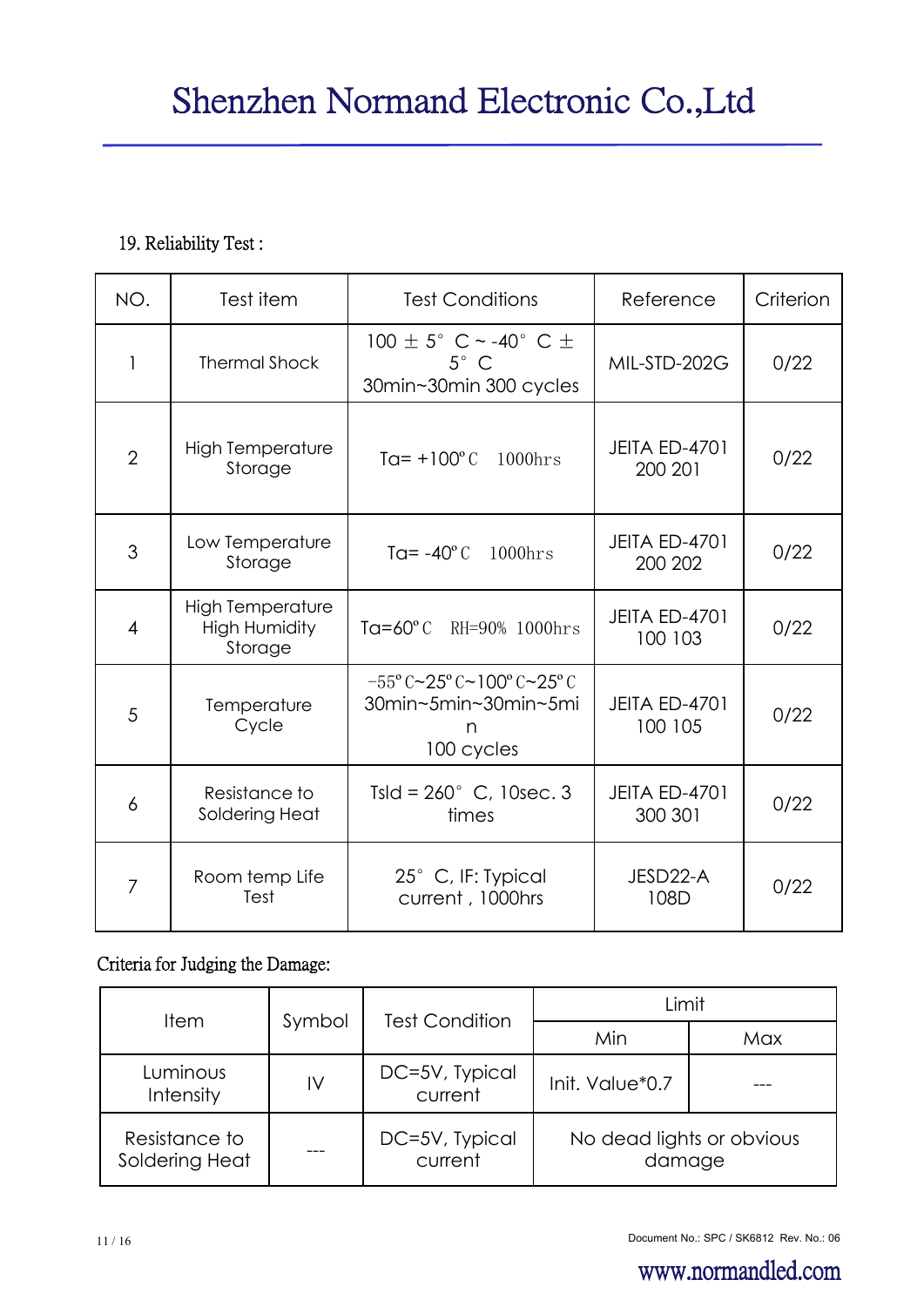# **Appendix 1.TOP SMD LED Application Notes**

#### 1. Features

**The Purposes of making Normand's customers and users to have a clear understanding on the ways how to use the LED**.

#### 2. Description

**Generally. The LED can be used the same way as other general purposed semiconductors. When using Normand's TOP SMD LED, the following precautions must be taken to protect the LED.**

#### 3. Cautions

#### 3.1. Dust & Cleaning

- **This emitter has a silicone surface, There are many benefits to the silicone surface in terms of optical properties and improved reliability. However, silicone is a softer material and prone to attract dust. While a minimal amount of dust and debris on the LED will not cause significant reduction in illumination, steps should be taken to keep the emitter free of dust.**
- **These include keeping the LEDs in the manufacturer's package prior to assembly and storing assemblies in an enclosed area after installing the emitters.**
- **Surface condition of this device may change when organic solvents such as trichloroethylene or acetone were applied.**
- **Avoid using organic solvent, it is recommended that isopropyl be used as a solvent for cleaning the LEDs. When using other solvents, it should be confirmed beforehand whether the solvents will dissolve the package and the resin of not.**
- **Do not clean the LEDs by the ultrasonic. When it is absolutely necessary, the influence as ultrasonic cleaning on the LEDs depends on factors such as ultrasonic power. Baking time and assembled condition. Before cleaning, a pre-test should be done to confirm whether any damage to the LEDs will occur.**

#### 3.2. Shipment and storage

- **TOP SMD LED is a humidity sensor, the LED packaging in the aluminum bag is to avoid the LED in the transport and storage of moisture absorption, in the bag with a desiccant to absorb the moisture inside the bag. If the LED absorbs water vapor, then in the LED over reflow, in the high temperature state, into which the rapid expansion of gas vaporization and produce a greater internal stress, so that the material crack, layered or damaged bonding wire , Resulting in product failure.**
- **TOP SMD LED with a moisture-proof anti-static aluminum foil bag packaging, handling should avoid the process of squeezing, piercing the case of bags, and do the necessary anti-static protective measures; promise products on the line before the leak or broken, Please stop the use of direct use of the product; , Resulting in product failure;**
- **Such as before the material has been found to prevent moisture-proof aluminum foil bags have been opened, damaged, perforated can be returned to the original re-dehumidification, must not be on-line use;**

**The humidity level of this product is LEVEL5a.**

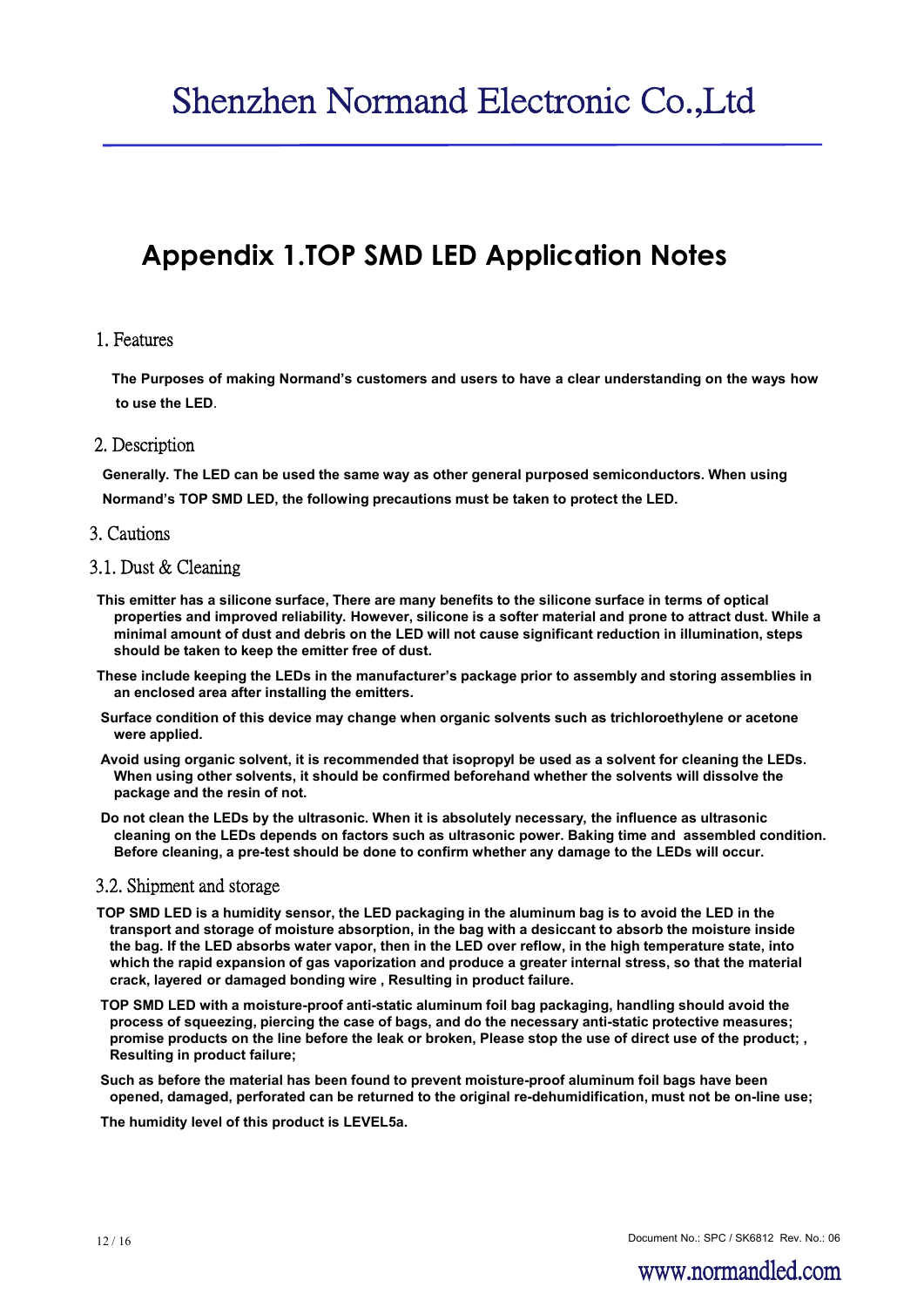| <b>Moisture proof</b> | Workshop lifespan after open the packaging |               |  |
|-----------------------|--------------------------------------------|---------------|--|
|                       | <b>Time</b>                                | condition     |  |
| <b>LEVEL1</b>         | unlimited                                  | ≤30°C/85 % RH |  |
| LEVEL2                | 1 year                                     | ≤30°C/60 % RH |  |
| LEVEL2a               | Weeks<br>$\overline{\mathbf{4}}$           | ≤30°C/60 % RH |  |
| <b>LEVEL3</b>         | 168 Hours                                  | ≤30°C/60 % RH |  |
| <b>LEVEL4</b>         | 72 Hours                                   | ≤30°C/60 % RH |  |
| <b>LEVEL5</b>         | <b>48 Hours</b>                            | ≤30°C/60 % RH |  |
| LEVEL5a               | 24 Hours                                   | ≤30°C/60 % RH |  |
| <b>LEVEL6</b>         | Take off and use immediately               | ≤30°C/60 % RH |  |

#### Chart 1:Definition of material's MSL prescribed by IPC/JEDECJ-STD-020E

#### 3.3. Storage before unsealing

In order to avoid the moisture barrier caused by the reliability of the failure problem, need to do LED products SMT prestorage and moisture-proof measures;

If the moisture-proof bag is not open, the TOP SMD element will be stored for less than 2 months at <30 ° C / 60% RH; (Note: The label date is the same and the packing is not leaked. Discoloration under the premise of use; for different moisture-proof grade materials or packaging to save the time there is a certain difference, the specific preservation time to the specification book or packaging tips prevail); recommended in the unassembled do not open the moisture before the bag;

## 3.4. Control after the packing bag is opened

After opening the moisture-proof bag, please read the moisture-proof bag inside the humidity indicator card in the moisture-proof beads into pink to confirm moisture in the moisture bag is too much, according to the color of the ball to determine whether the bag material on-line operation; And the material after opening the package should be strictly controlled in the table 1 as specified by the maximum temperature and humidity and operating time allowed, as long as the material exposed in the environment described in Table 1, the need to accumulate its use in the workshop time. Open the bag and paste the material on the PCB board, should be completed within 0.5H welding work, do not recommend the material attached to the PCB, a long time stay in the workshop does not carry out SMT work; Caused by adverse water within the lead;

## 3.5. Definition of humidity card

Open the package after the TOP SMD LED bag inside the humidity card color instructions are as follows:

- A. If the moisture card 10% of the moisture-proof beads into pink, other files for the blue, this situation, LED can be used directly;
- B. If the humidity card moisture-proof beads 10%, 20% at all become pink, in fact, the file is blue, this situation, the need for low-temperature components dehumidification;
- C. If the humidity card moisture-proof beads 10%, 20%, 30% more than three are turned pink, in this case, the customer needs to return the material to our company for high humidity dehumidification, re-packaging before use;

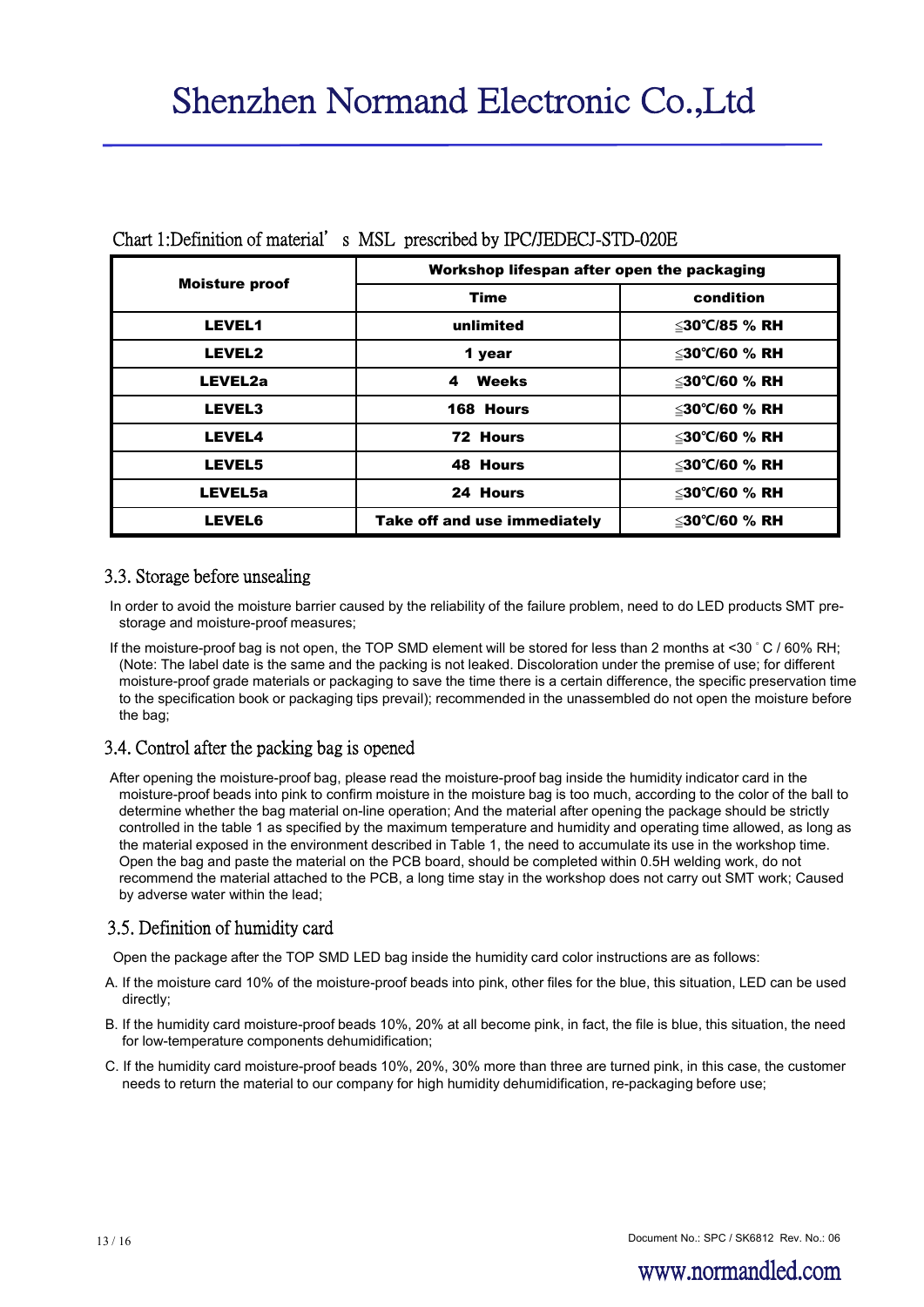

Humidity indicator tums pink in 10% 20% 30%

#### 3.6. Unwanted material moisture-proof storage and moisture-proof control of finished material

If a roll of SMDs is not used at once and the plant temperature and humidity are within the defined conditions (<30 °C / 60% RH), the exposure time of the element in the air does not exceed 2H, the remaining material should be carried out together with the desiccant Vacuum sealed, otherwise, the material must be low-wet baking dehumidification; dehumidified material can be re-packaged to re-start the calculation time;

Perform moisture control on SMDs components that have been assembled

- A. After the components have been assembled to the PCB board no longer need to go through the high temperature process or reflow process, it will not be special treatment;
- B. Do not need to do the necessary dehumidification work before making the appropriate protection process, bake in 70 °C  $\pm$  5 °C oven baking for less than 12 hours, To remove the product in the detection and aging process exposed to moisture in the air to avoid the product in the protective treatment, the package in the material surface of the moisture will slowly invade the product, will cause product failure;
- C. For products that require secondary SMT process or high temperature, they should be subjected to the necessary moisture treatment before secondary welding, after exposure to (<30 ° C / 60% RH) , The maximum length of not more than 2H, Connaught second high temperature process separated by a long time, then a welding material must be necessary dehumidification work (70 ℃ ± 5 ℃ oven baking no less than 12 hours), and then pumping Vacuum storage; or the first product stored in the oven or with a desiccant container, the second high-temperature process before doing dehumidification work (70 °C  $\pm$  5 °C in the oven baking no less than 12 hours), To ensure that products in the high temperature before the process is not damp;

Low-temperature baking conditions:  $70\degree C \pm 5\degree C$  baking not less than 12 hours high temperature baking conditions: 130  $^{\circ}$  C  $\pm$  5  $^{\circ}$  C baking not less than 6 hours (lamp beads must be split into particles)

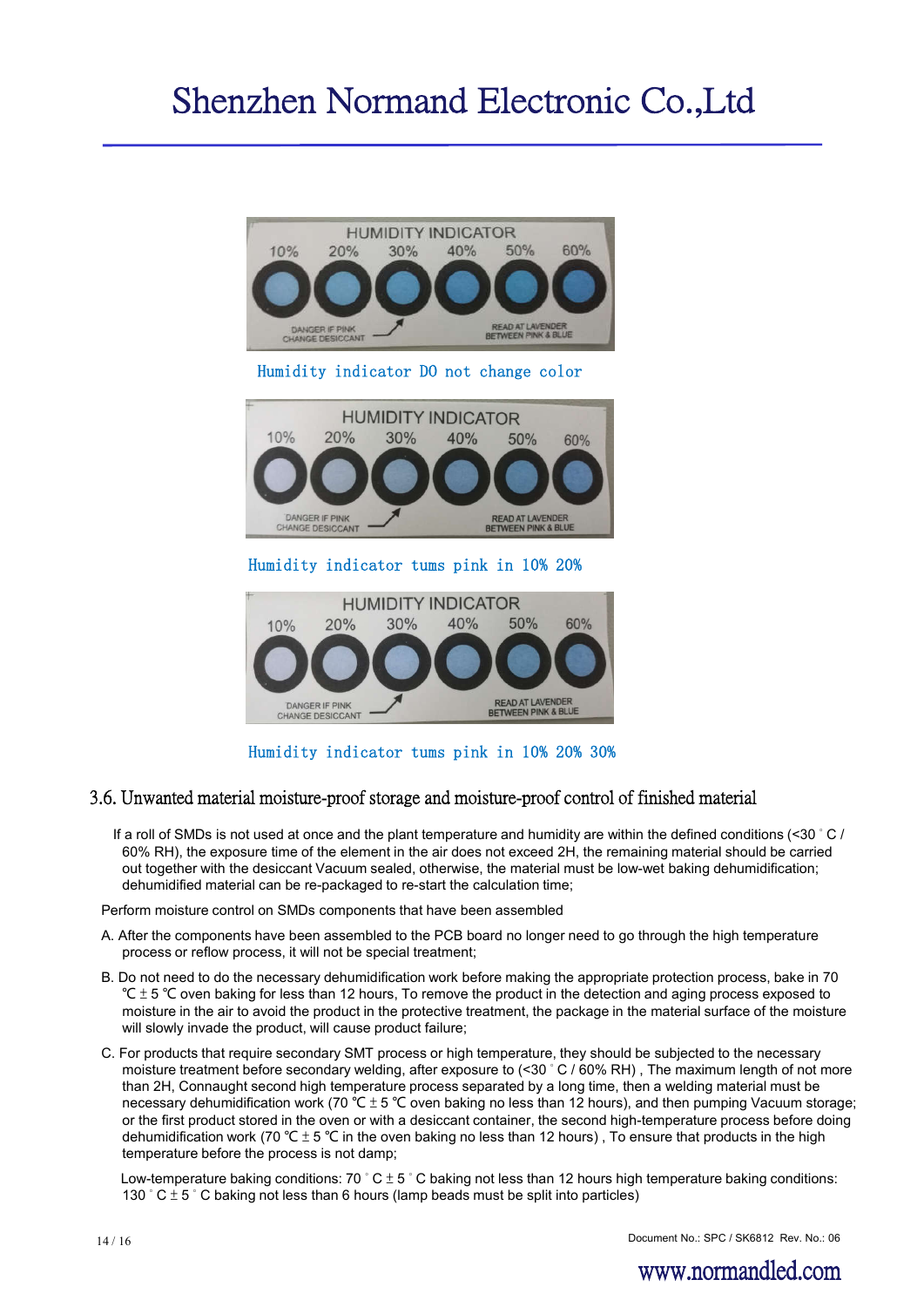### 3.7. Reflow Soldering Characteristics

In testing, Normand has found S50 LEDs to be compatible with JEDEC J-STD-020E,using the parameters listed below. As a general guideline Normand recommends that users follow the recommended soldering profile provided by the manufacturer of solder paste used.

Note that this general guideline is offered as a starting point and may require adjustment for certain PCB designs and

Configurations of reflow soldering equipment.



|  | ım |  |
|--|----|--|
|  |    |  |

| <b>Profile Feature</b>                               | Lead-Based Solder         | Lead-Free Solder          |
|------------------------------------------------------|---------------------------|---------------------------|
| Average Ramp-Up Rate (Ts $_{max}$ to Tp )            | 3°C/second max.           | 3°C/second max.           |
| Preheat: Temperature Min (Ts <sub>min</sub> )        | 100°C                     | 150°C                     |
| Preheat: Temperature Min (Ts <sub>max</sub> )        | $150^{\circ}$ C           | $200^{\circ}$ C           |
| Preheat: Time ( ts $_{min to}$ ts $_{max}$ )         | 60-120 seconds            | 60-180 seconds            |
| Time Maintained Above: Temperature (T <sub>1</sub> ) | 183 $°C$                  | 217 $°C$                  |
| Time Maintained Above: Time (t,)                     | 60-150 seconds            | 60-150 seconds            |
| Peak/Classification Temperature (T,)                 | 215 $°C$                  | 240 °C                    |
| Time Within 5°C of Actual Peak Temperature (tp)      | <10 seconds               | $<$ 10 seconds            |
| <b>Ramp-Down Rate</b>                                | $6^{\circ}$ C/second max. | $6^{\circ}$ C/second max. |
| Time 25 °C to Peak Temperature                       | <6 minutes max.           | <6 minutes max.           |

Note: All temperatures refer to topside of the package, measured on the package body surface.